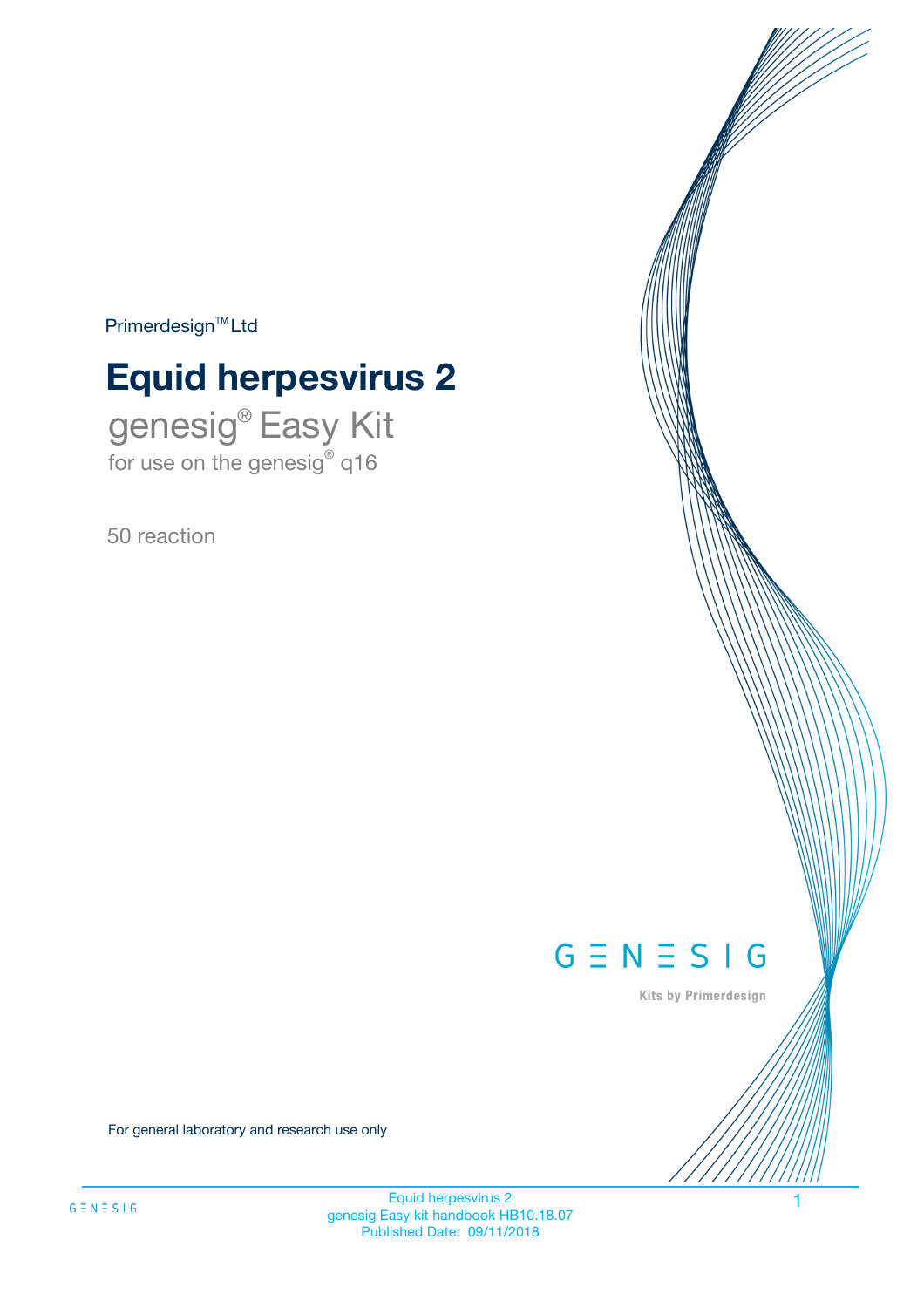## genesig® Easy: at a glance guide

#### **For each DNA test**

| Component              | <b>Volume</b>   | Lab-in-a-box pipette |  |
|------------------------|-----------------|----------------------|--|
| EHV-2 reaction mix     | 10 µl           |                      |  |
| <b>Your DNA sample</b> | 10 <sub>µ</sub> |                      |  |

#### **For each positive control**

| Component                 | Volume          | Lab-in-a-box pipette |  |
|---------------------------|-----------------|----------------------|--|
| EHV-2 reaction mix        | 10 <sub>µ</sub> |                      |  |
| Positive control template | 10 <sub>µ</sub> |                      |  |

#### **For each negative control**

| Component          | <b>Volume</b>   | Lab-in-a-box pipette |  |
|--------------------|-----------------|----------------------|--|
| EHV-2 reaction mix | 10 <sub>µ</sub> |                      |  |
| <u>Water</u>       | 10 <sub>µ</sub> |                      |  |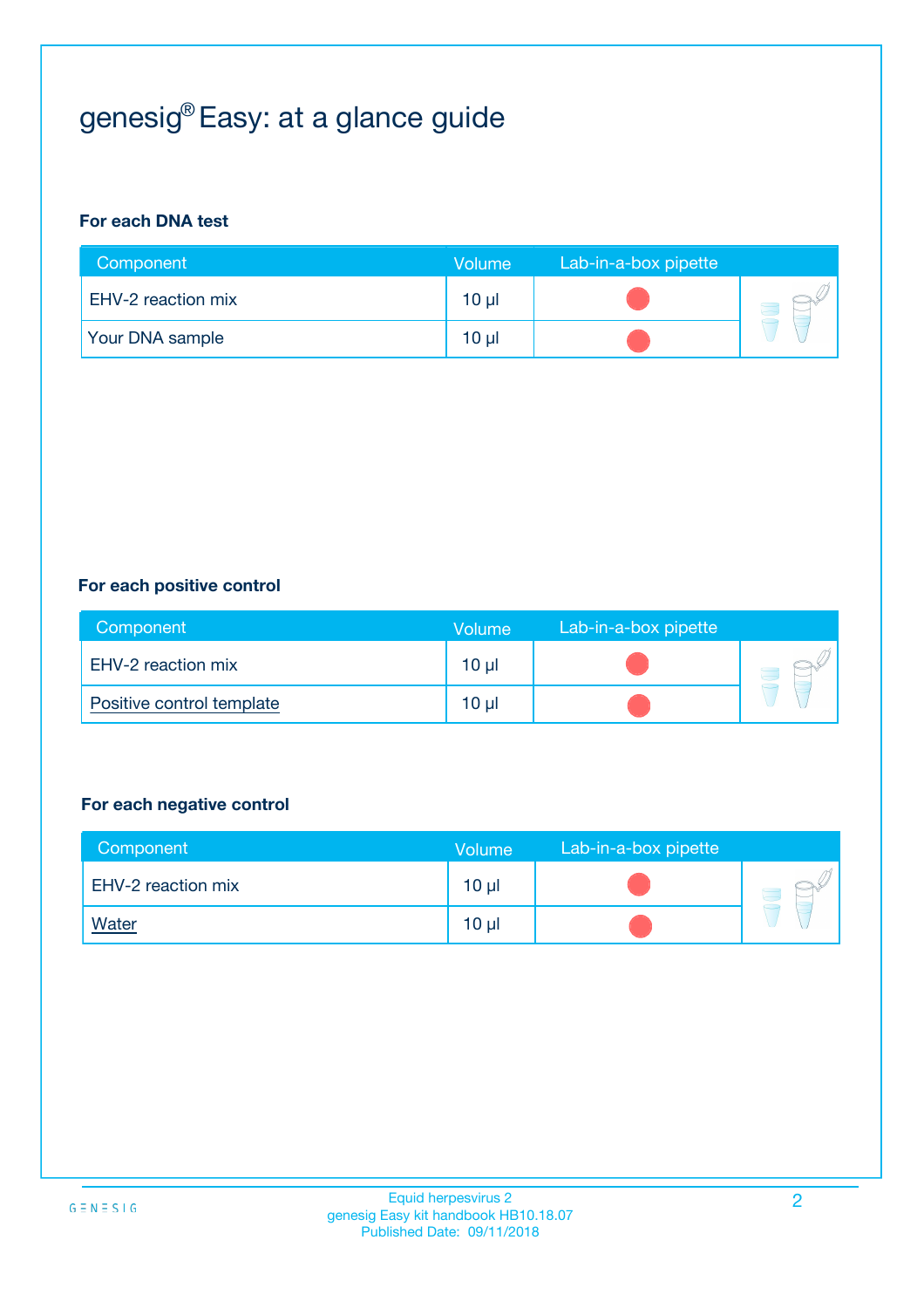## Kit Contents



### Reagents and equipment to be supplied by the user

#### **genesig® q16 instrument**

#### **genesig® Easy Extraction Kit**

This kit is designed to work well with all processes that yield high quality RNA and DNA but the genesig Easy extraction method is recommended for ease of use.

#### **genesig® Lab-In-A-Box**

The genesig Lab-In-A-Box contains all of the pipettes, tips and racks that you will need to use a genesig Easy kit. Alternatively if you already have these components and equipment these can be used instead.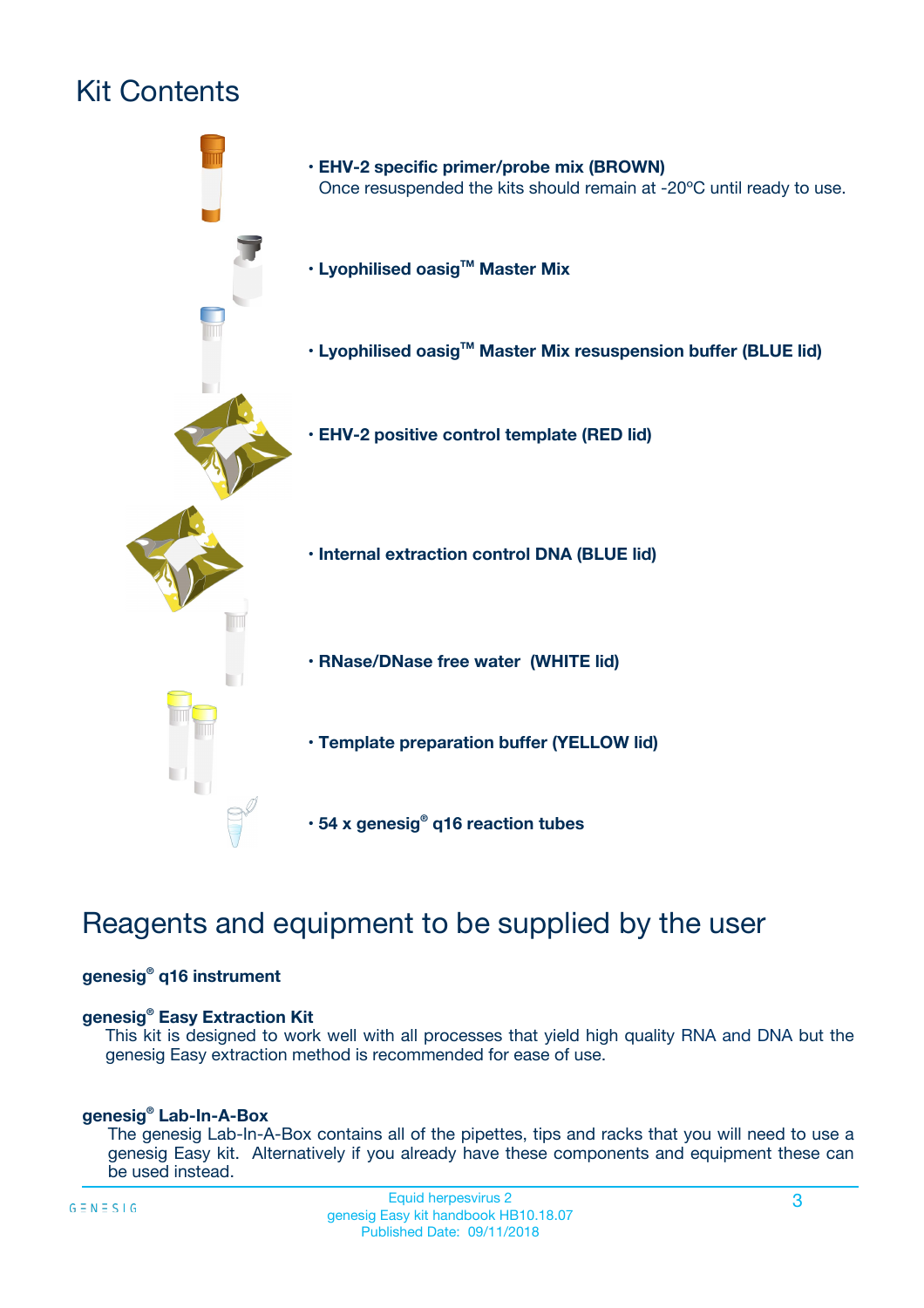### Step-by-step guide

### 1. Create your reaction mix



Use the blue pipette to transfer 500µl**\*** of the oasig Master Mix resuspension buffer into the tube of lyophilised oasig Master Mix and mix well by gently swirling. Then transfer all of that master mix into the brown tube labelled EHV-2 primers/probe.

**\***Transfering 525µl of the oasig Master Mix resuspension buffer to your oasig Master Mix (instead of the 500µl recommended above) will enable you to take full advantage of the 50 reactions by accounting for volume losses during pipetting. In order to do so with the genesig Easy fixed volume pipettes use 1x blue, 2x red and 1x grey pipettes to make the total volume. Please be assured that this will not adversely affect the efficiency of the test.

Cap and shake tube to mix. A thorough shake is essential to ensure that all components are resuspended. **Failure to mix well can produce poor kit performance.**

Leave to stand for 5 minutes. Now your reaction mix is ready to use.

Store the reaction mix in the freezer from hereon.

#### Top tip

- Ensure that the reaction mix is mixed thoroughly before each use by shaking.
- **•** Once resuspended do not expose genesig Easy kit to temperatures above -20°C for longer than 30 minutes at a time.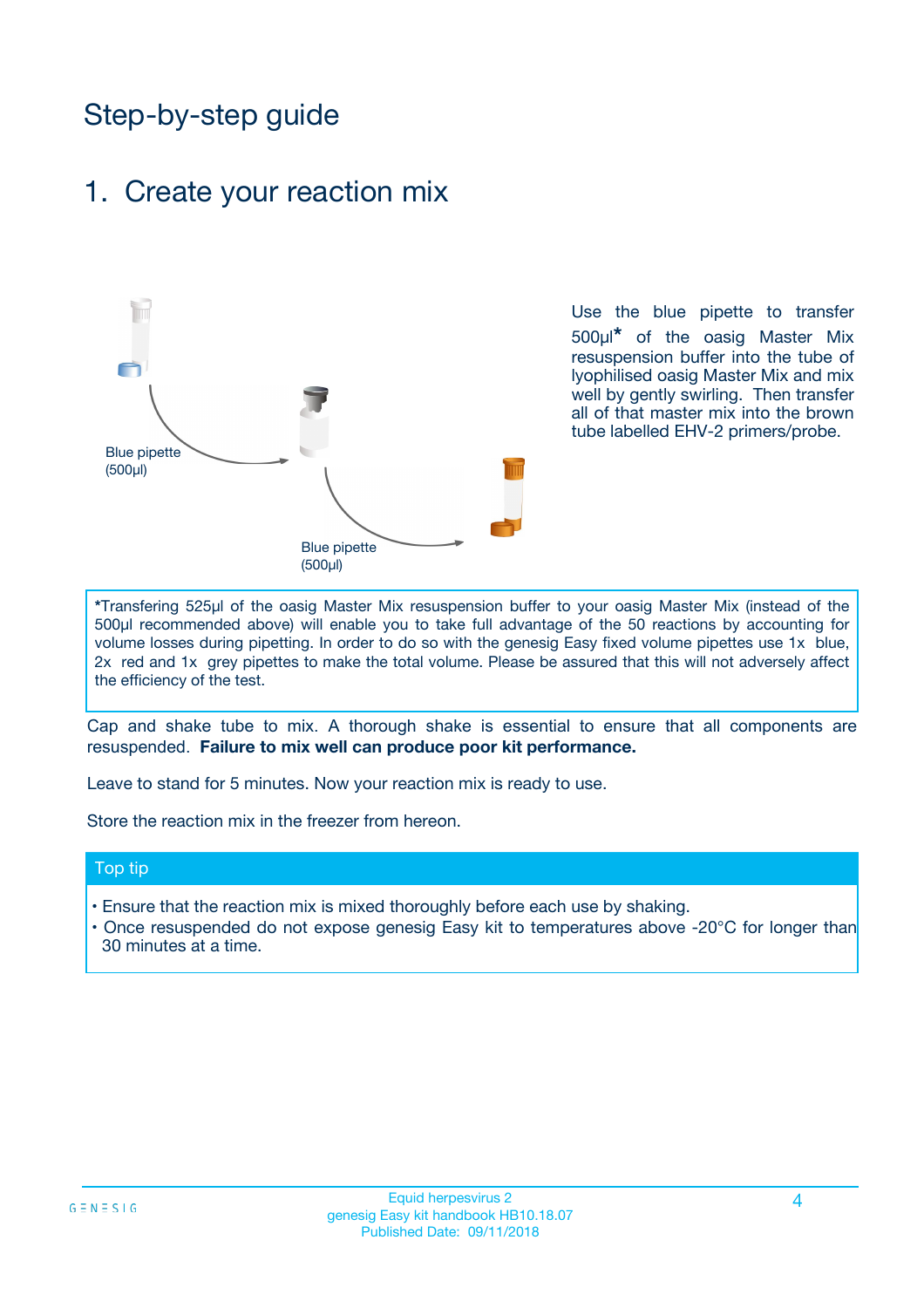## 2. Internal extraction control



Use the blue pipette to transfer 1000µl (2 x 500µl) of template preparation buffer into the Internal Extraction Control DNA tube. Cap and shake tube to mix.

Your kit contains Internal Extraction Control DNA. This is added to your biological sample at the beginning of the DNA extraction process. It is extracted along with the DNA from your target of interest. The q16 will detect the presence of this Internal Extraction Control DNA at the same time as your target. This is the ideal way to show that your DNA extraction process has been **successful.** 

#### **If you are using an alternative extraction kit:**

Use the red pipette to transfer 10µl of Internal Extraction Control DNA to your sample **after** the lysis buffer has been added then follow the rest of the extraction protocol.

#### **If you are using samples that have already been extracted:**

Use the grey pipette to transfer 5µl of Internal Extraction Control DNA to your extracted sample.

### 3. Add reaction mix to all reaction tubes



For every reaction to be run, use the red pipette to add 10µl of your EHV-2 reaction mix to every tube.

#### Top tip

- Always pipette the reaction mix directly into the bottom of the tube.
- You can label the tube lids to aid your reaction setup but avoid labelling tube sides.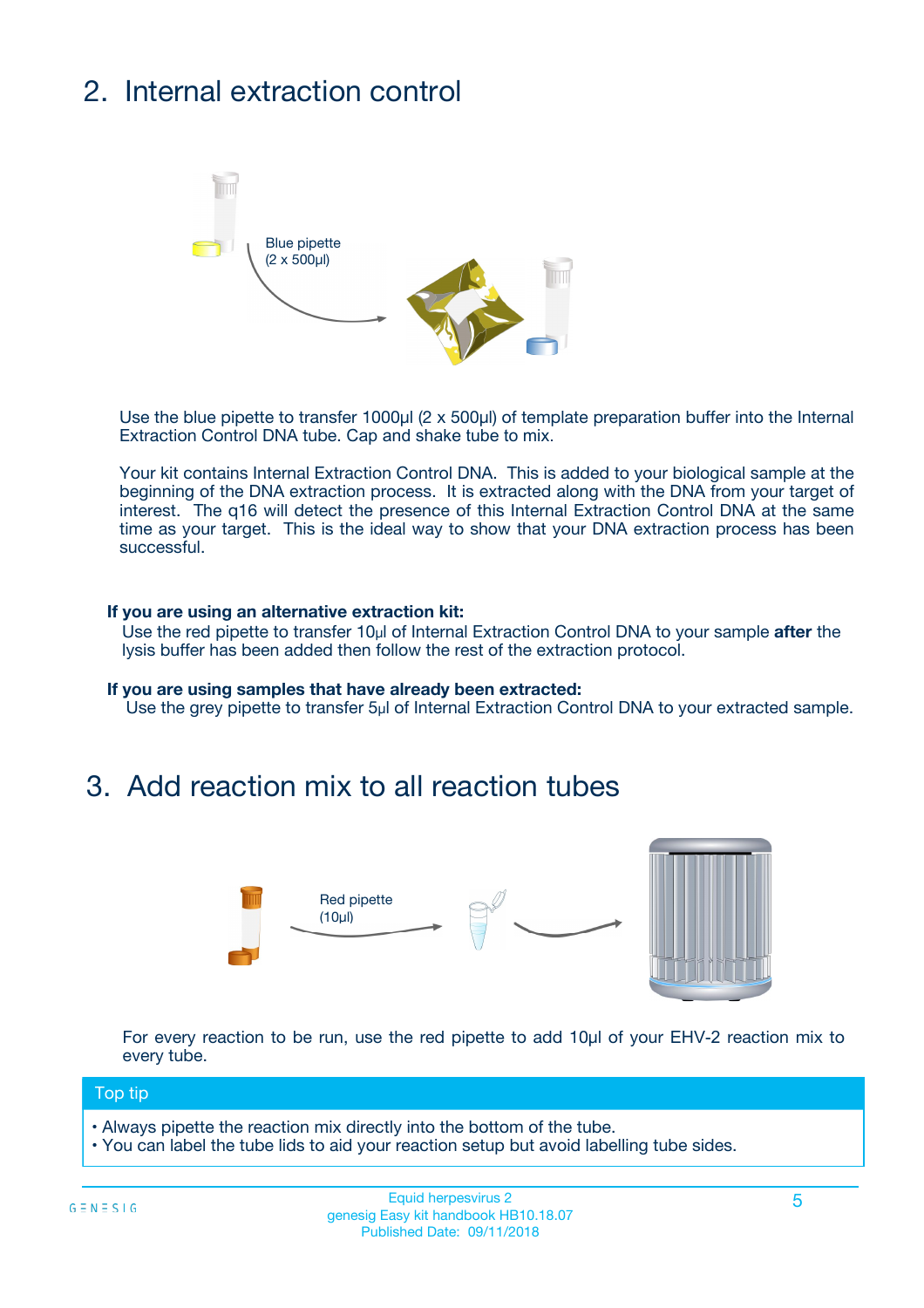### 4. Negative control



For each test you will require a negative control. Instead of DNA, water is used. This sample should typically prove negative thus proving that all of your positive samples really are positive.

To create a negative control reaction simply use the red pipette to add 10µl of the water to the required reaction tubes. Close these tubes after adding the water.

Because some genesig kit targets are common in the environment you may occasionally see a "late" signal in the negative control. The q16 software will take this into account accordingly.

#### Top tip

**•** Always add the water to the side of the tube to reduce the introduction of bubbles.

### 5. Set up a test



For each sample you wish to analyse, use the red pipette to add 10µl of your DNA sample to the required reaction tubes. Close these tubes after adding the sample. Always change pipette tips between samples.

#### Top tip

**•** Always add the DNA sample to the side of the tube to reduce the introduction of bubbles.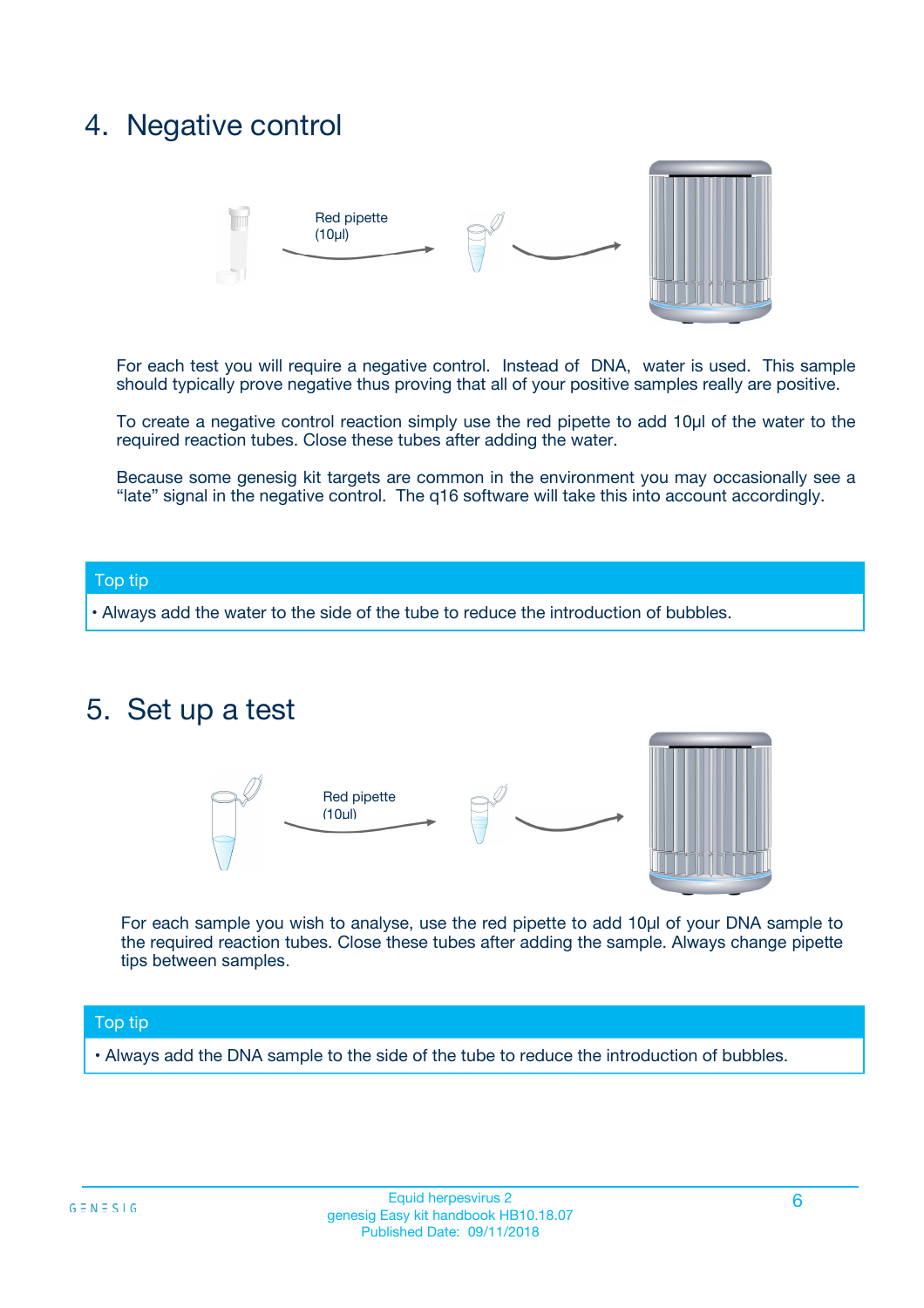### 6. Positive control



Use the blue pipette to transfer 1000µl (2 x 500µl) of template preparation buffer into the positive control template tube. Cap and shake tube to mix.

Each time you run a test you will require a positive control. This is a small portion of DNA from your target of interest. It serves two purposes:

1. It will always test positive so it shows that everything is working as it should be.

2. The q16 software knows how much DNA is present in the positive control. So it can automatically compare your sample of interest with the positive control to calculate the amount of target DNA in your sample.

To create a positive control reaction, simply use 10µl of the positive control instead of your DNA sample.



Take great care when setting up your positive control. The positive control template has the potential to give you a false positive signal in your other samples. Set positive controls up last after all other sample tubes are closed. Always change pipette tips between samples. You may even choose to set up positive controls in a separate room.

#### Top tip

**•** Always add the positive control to the side of the tube to reduce the introduction of bubbles.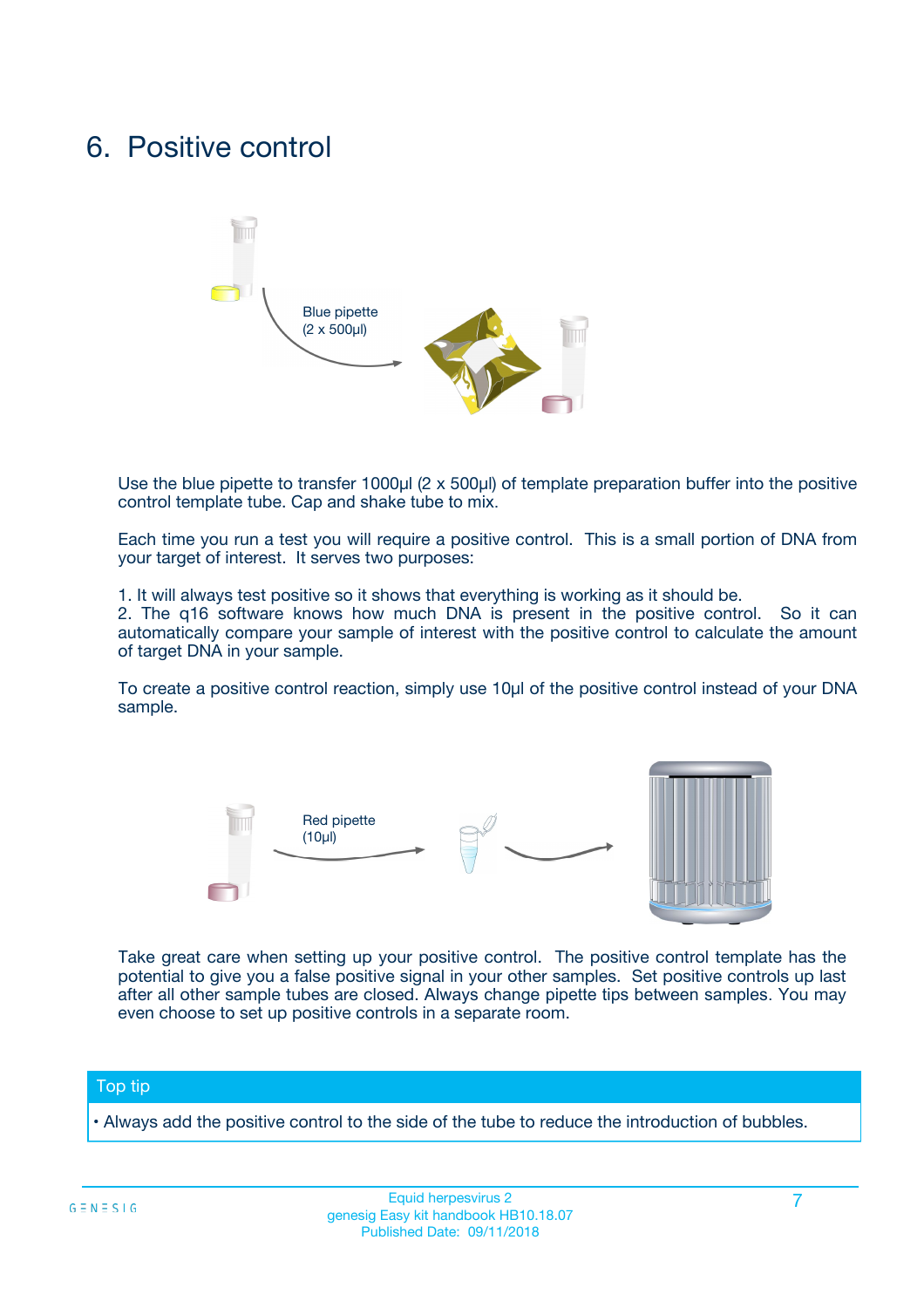## 7. Running the test

Place the tubes into the correct positions in your q16 as defined by the software, this may include positioning of empty tubes to ensure that the q16 lid is balanced. The run can then be started.

| qenesig q16 PCR software - 1.2                                               |                                   | $\Box$                                                                                          |
|------------------------------------------------------------------------------|-----------------------------------|-------------------------------------------------------------------------------------------------|
| $\vert \cdot \vert$<br>Unsaved (New Experiment 2<br><b>Open Experiments:</b> | <b>D</b> Open<br>R <sub>New</sub> | Save<br>Save As<br><b>C</b> Close<br><b>&amp; Configuration</b><br>$G \equiv N \equiv S \mid G$ |
| <b>Setup</b><br><b>Results</b><br>Stages:                                    |                                   |                                                                                                 |
| <b>Notes</b>                                                                 | <b>Samples</b>                    | <b>Tests</b>                                                                                    |
| <b>Name and Details</b>                                                      | Name<br>Color                     | Note<br>Color<br>Note<br>Name                                                                   |
| New Experiment 2017-10-26 11:06                                              | Sample 1                          | ÷<br>علي<br>Test 1                                                                              |
| Kit type: genesig® Easy Target Detection kit                                 | Sample 2                          |                                                                                                 |
| Instrument Id.:                                                              | Sample 3                          | $\qquad \qquad \blacksquare$<br>$\qquad \qquad \blacksquare$                                    |
| <b>Run Completion Time:</b>                                                  | Sample 4                          |                                                                                                 |
| <b>Notes</b><br><b>A</b><br>$\overline{\mathbf v}$                           | Sample 5                          | ♦<br>4<br>÷<br>₩                                                                                |
| <b>Well Contents</b>                                                         |                                   | <b>Run</b>                                                                                      |
| Pos.<br>Test                                                                 | Sample                            | <b>Run Status</b>                                                                               |
| Test 1<br>$\mathbf{1}$                                                       | Negative Control                  | $\blacktriangle$                                                                                |
| $\overline{2}$<br>Test 1                                                     | <b>Positive Control</b>           |                                                                                                 |
| $\overline{\mathbf{3}}$<br>Test 1                                            | Sample 1                          | Show full log                                                                                   |
| Test 1<br>4                                                                  | Sample 2                          |                                                                                                 |
| 5<br>Test 1                                                                  | Sample 3                          | <b>Run Control</b>                                                                              |
| Test 1<br>6                                                                  | Sample 4                          |                                                                                                 |
| $\overline{7}$<br>Test 1                                                     | Sample 5                          |                                                                                                 |
| 8                                                                            |                                   | $\triangleright$ Start Run<br>Abort Run                                                         |
| <b>JOD FURTY TUDE TO BUILDED IN</b>                                          |                                   | $\overline{\mathbf{v}}$                                                                         |

#### Top tip

- Before loading tubes into the q16, check for bubbles! Flick the bottom of the tubes to remove any bubbles that may have formed during the test setup.
- Apply centrifugal force with a sharp wrist action to ensure all solution is at the bottom of the reaction tube.
- When repeating a test you can use a previous file as a template by clicking 'open' then selecting File name > Files of Type > Experiment file as template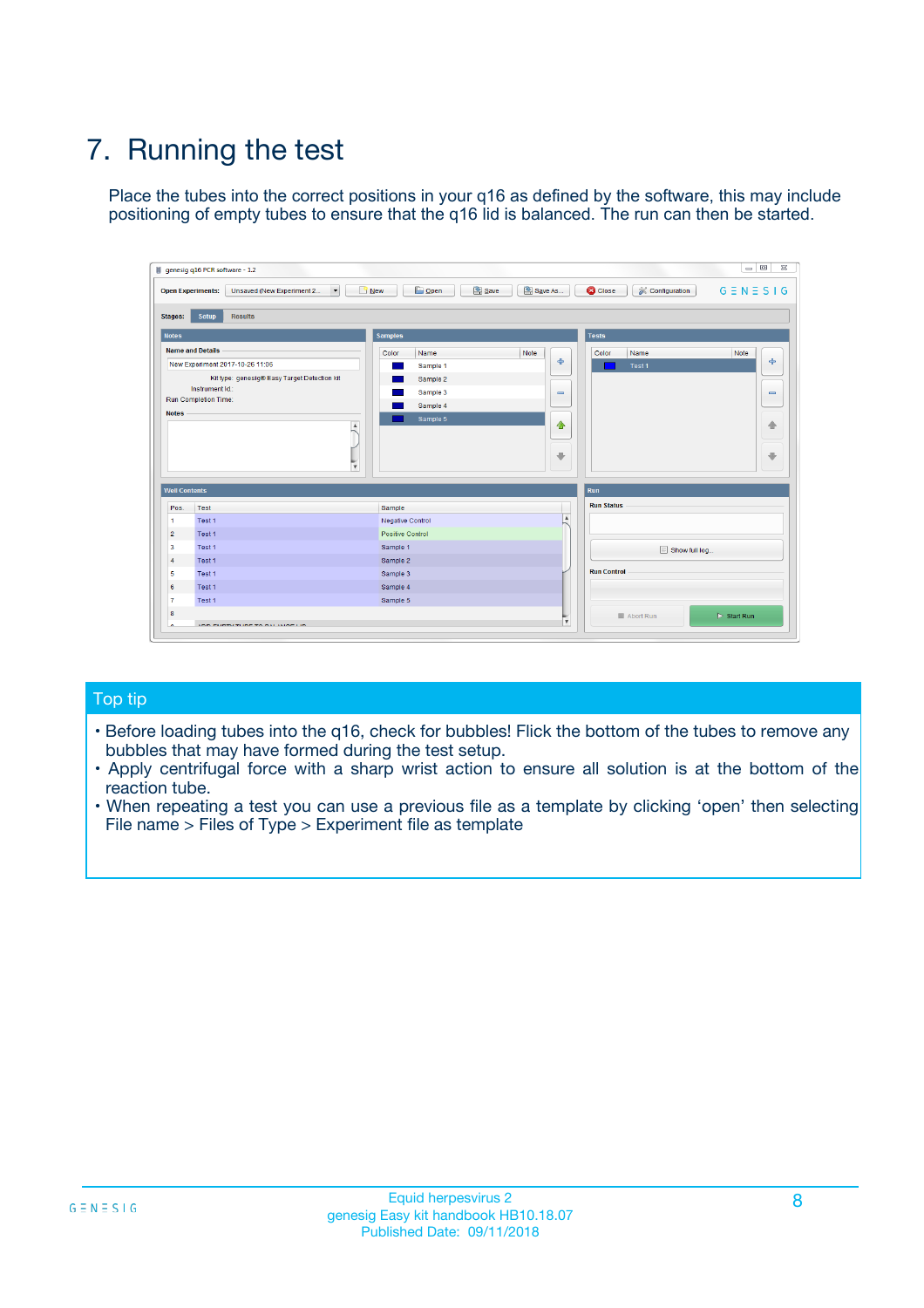### What do my results mean?

Analysis of your data is carried out automatically by the genesig q16. The following information is designed to help you fully understand a result or to troubleshoot:

### "Positive"

#### **Explanation**

Your sample has produced a positive result. Your target of interest is present and you can use the reported quantity.

"Negative"

#### **Explanation**

Your sample has produced a negative result. The target is not present in your sample.

### "Test contaminated"

#### **Explanation**

The Negative Control should be completely free of any DNA. If you see this error message it means that at some point during the setup, the Negative Control has been contaminated with DNA and has given a positive signal. This contamination has invalidated the test. The Positive Control and your test samples are both possible sources of contaminating DNA. The genesig q16 reaction tubes from previous runs will also contain very high amounts of DNA so it is important that these are carefully disposed of after the run is completed and NEVER OPENED. It may be the case that your kits have become contaminated which will lead to the same problem occurring repeatedly.

#### **Solutions**

1. Clean your working area using a commercial DNA remover solution to ensure the area is DNA free at the start of your run and re-run the test

2. If the problem persists then the kit has become contaminated and it will have to be discarded and replaced with a new kit. When you open the new kit, run a simple test to show that changing the kit has solved the problem. Prepare a test which includes only the Positive Control, the Negative Control and one 'mock sample'. For the 'mock sample' add water instead of any sample DNA. The result for the Negative Control and the mock sample should be negative indicating that contamination is no longer present.

#### **Preventive action**

An ideal lab set-up has a 'Clean area' where the test reagents are prepared and a 'sample area' where DNA samples and the Positive Control template are handled. The best workflow involves setting up all the test components (excluding the positive control template) in the clean area and then moving the tests to the sample area for sample and Positive Control addition. If this method is followed then the kit components are always kept away from possible sources of contamination. For extra security the Negative Control can be completely prepared and sealed in the clean area. All work areas should be decontaminated regularly with DNA remover.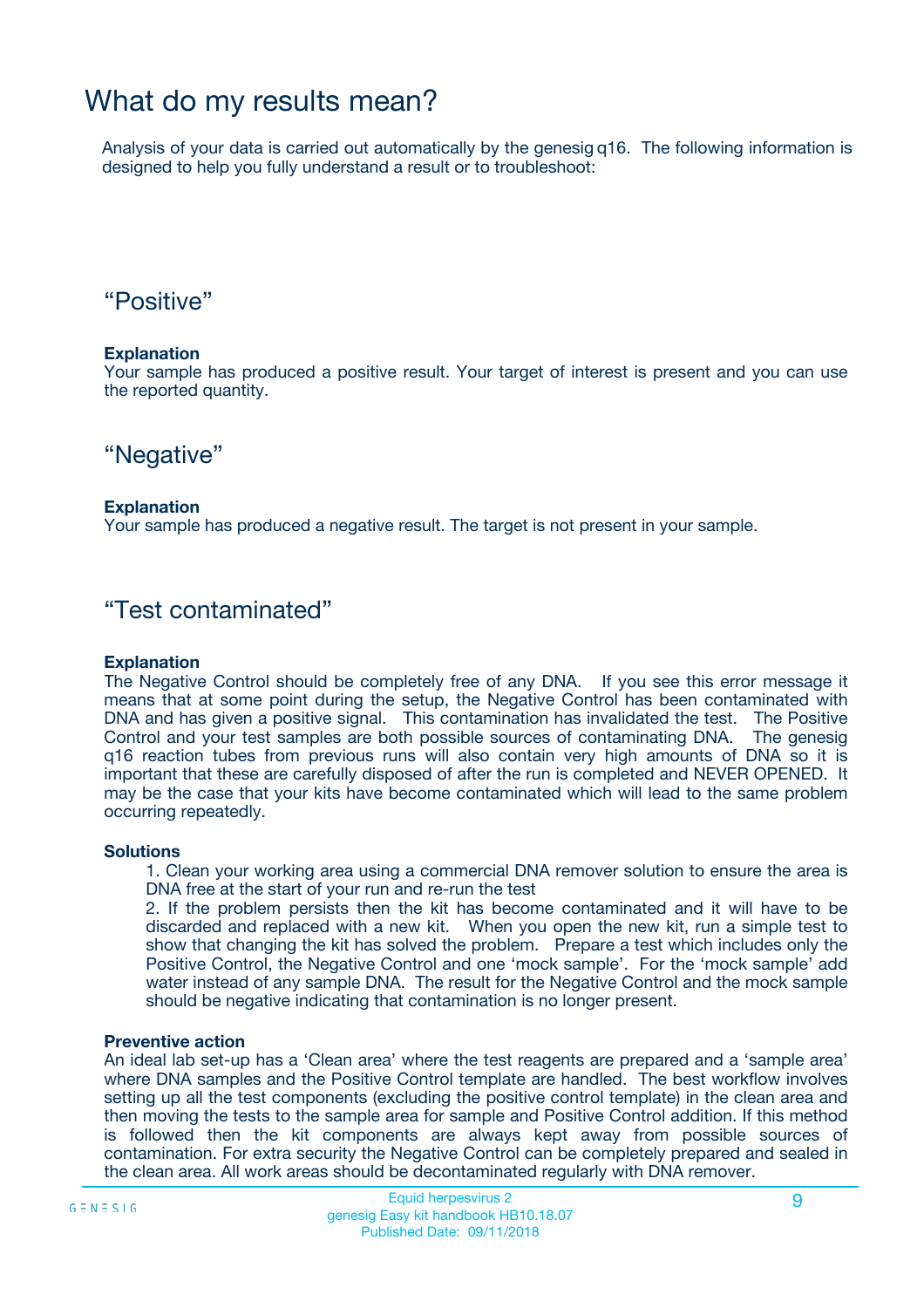### "Sample preparation failed"

#### **Explanation**

The test has failed because the quality of the sample was not high enough. The Internal Extraction Control component identifies whether the sample has been prepared correctly and is of suitable quality. This error message means that this quality control test has failed and the sample quality is not high enough for analysis.

#### **Solutions**

1. Check the sample preparation protocol for any user errors then repeat.

2. Poor quality samples can result from overloading the sample preparation protocol with too much starting material. Try reducing the amount of starting material then repeat.

3. Failing to add the Internal extraction Control DNA to your sample during the sample preparation protocol can also lead to a reported result of "sample preparation failed". Ensure that this step has not been overlooked or forgotten. If your samples are derived from an archive store or from a process separate from your genesig Easy extraction kit; you must add 5µl of Internal Extraction Control DNA into each 0.5ml of your sample to make it suitable for use on the q16.

### "Positive result, poor quality sample"

#### **Explanation**

The test is positive so if you are only interested in obtaining a 'present or absent' answer for your sample then your result is reliable. However, the test contains an Internal Extraction Control component that identifies if the sample is of high quality. This quality control test has failed and the sample is not therefore of high enough quality to accurately calculate the exact copy number of DNA present. If you require quantitative information for your sample then proceed with the solutions below.

#### **Solution**

For appropriate solutions, read the "Sample preparation failed" section of this handbook.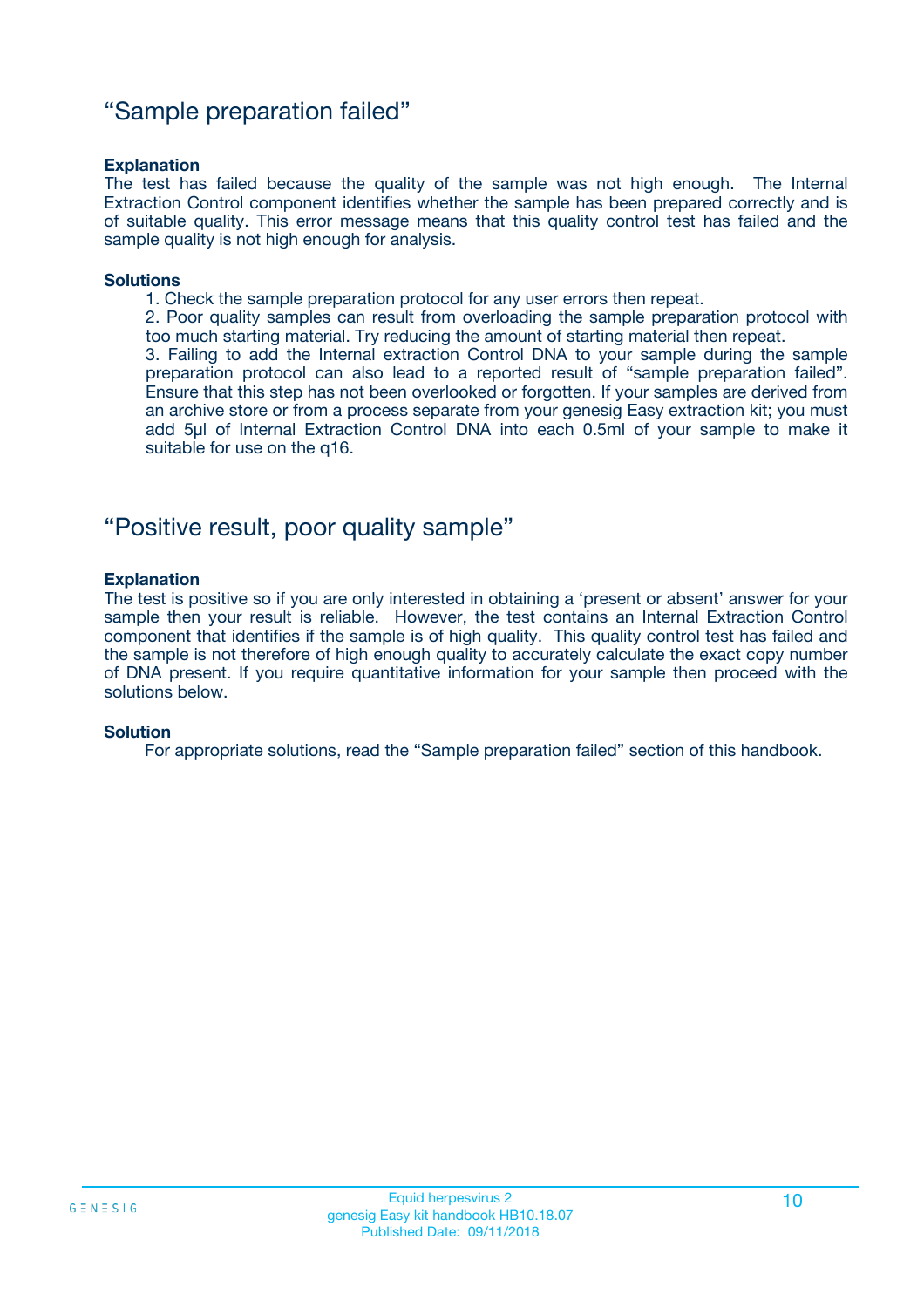### "Test failed"

#### **Explanation**

The test has failed because the Positive Control has not worked. The Positive Control is present to show that all aspects of the test are working correctly together. When this control test fails, the test as a whole is invalidated. This finding indicates that a problem has occurred in the reaction set-up part of the experiment and has nothing to do with sample preparation.

#### **Solutions**

- 1. Check the entire workflow and test set-up to look for any user errors, then repeat the test e.g. have the right colour pipettes and solutions been used with the correct tubes?
- 2. Ensure the positive and negative controls are inserted into the correct wells of your q16.

3. A component of the test may have 'gone off' due to handing errors, incorrect storage or exceeding the shelf life. When you open a new kit, run a simple test to show that changing the kit has solved the problem. Prepare a test which includes only the Positive Control, the Negative Control and one 'mock sample'. For the 'mock sample' add internal control template instead of any sample DNA. If the Positive Control works, the mock sample will now be called as a negative result.

### "Test failed and is contaminated"

#### **Explanation**

The Positive Control is indicating test failure, and the Negative Control is indicating test contamination. Please read the "Test Failed" and "Test contamination" sections of this technical support handbook for a further explanation.

#### **Solution**

For appropriate solutions, read both the "Test failed" and "Test contaminated" sections of this handbook.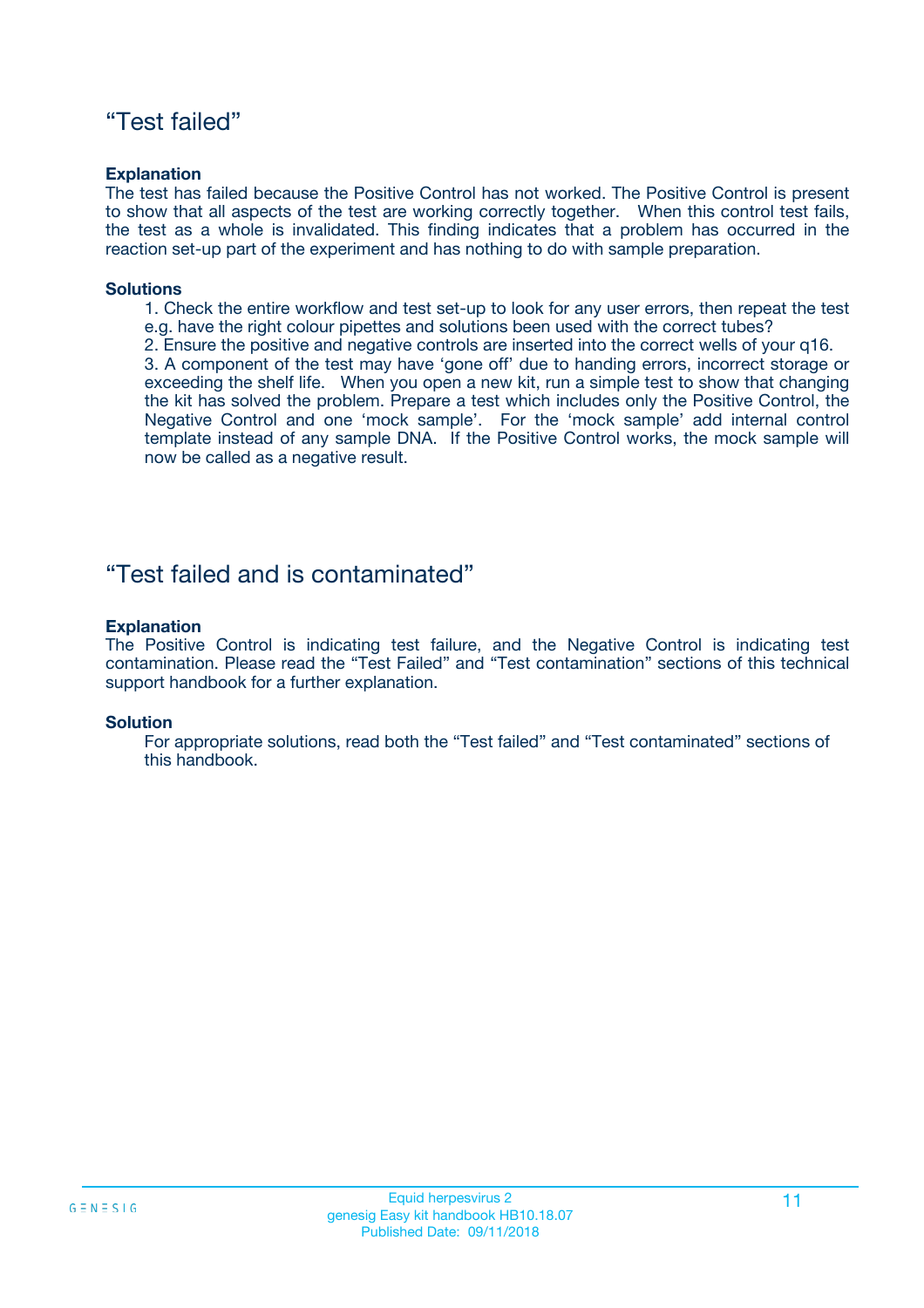## Equid herpesvirus 2

Equid Herpesvirus is a spherical enveloped virus of around 150-200nm in diameter, with a linear double stranded DNA genome approximately 180 kb in length. Equine herpesvirus 2 (EHV-2) is a virus of the family Herpesviridae, and belongs to the subfamily Gammaherpesvirinae. It has an uncertain role in respiratory disease in horses, but EHV-2 has been isolated from cases exhibiting symptoms such as coughing, conjunctivitis, and swollen submaxillary and parotid lymph nodes. Both EHV-2 and EHV-5 are found in most horses and rarely cause disease, although they have been associated with conjunctivitis and respiratory disease. It has also been suggested that they might predispose a horse to other infections.

Transmission of equid herpesviruses typically occurs by direct or indirect contact with infective nasal discharges, aborted foetuses and placental fluids. Virus-laden droplets generated by forced expirations through the airways can produce aerosols capable of travelling over short distances. The virus enters the horse through the upper respiratory tract where it replicates in the mucosal epithelial cells. The infection is restricted to the respiratory tract epithelium and associated lymph nodes. Transmission of equid herpesviruses 2 and 5 is characterised by a high rate of infection of foals at a very young age, low clinical morbidity, and a life-long latent or persistent infection. It is possible that both vertical (mare-to-foal) and horizontal (foal-to-foal) spread of EHV-2 infection can occur.

Although of low inherent pathogenicity, EHV-2 has been associated with several significant, clinically overt disease conditions in the horse, including syndromes in foals of upper and lower respiratory disease, keratoconjunctivitis, and chronic follicular pharyngitis, as well as a malaise and poor performance syndrome in young performing horses.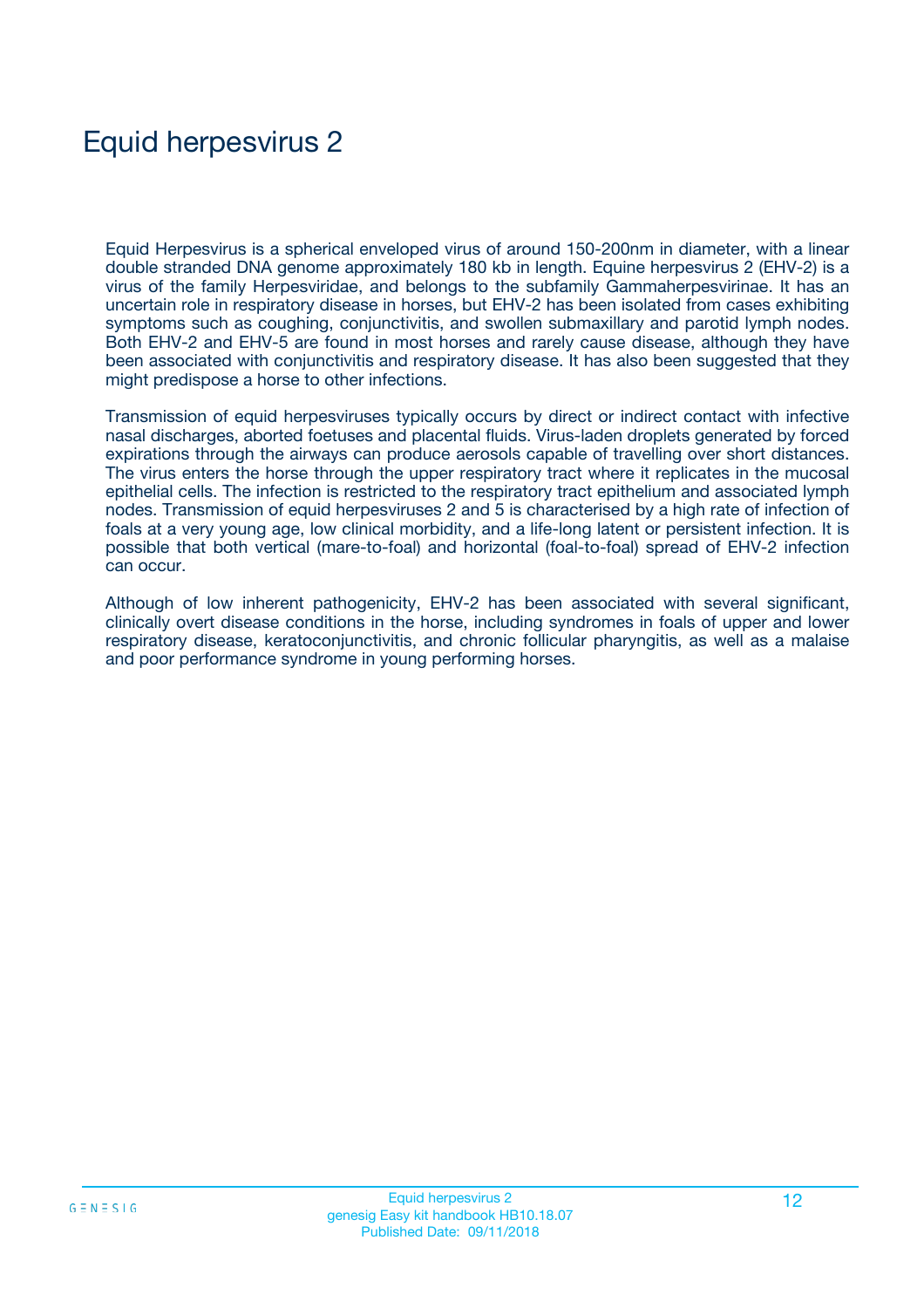### **Specificity**

The Primerdesign genesig Kit for Equid herpesvirus 2 (EHV-2) genomes is designed for the in vitro quantification of EHV-2 genomes. The kit is designed to have a broad detection profile. Specifically, the primers represent 100% homology with over 95% of the NCBI database reference sequences available at the time of design.

The dynamics of genetic variation means that new sequence information may become available after the initial design. Primerdesign periodically reviews the detection profiles of our kits and when required releases new versions.

If you require further information, or have a specific question about the detection profile of this kit then please send an e.mail to enquiry@primerdesign.co.uk and our bioinformatics team will answer your question.